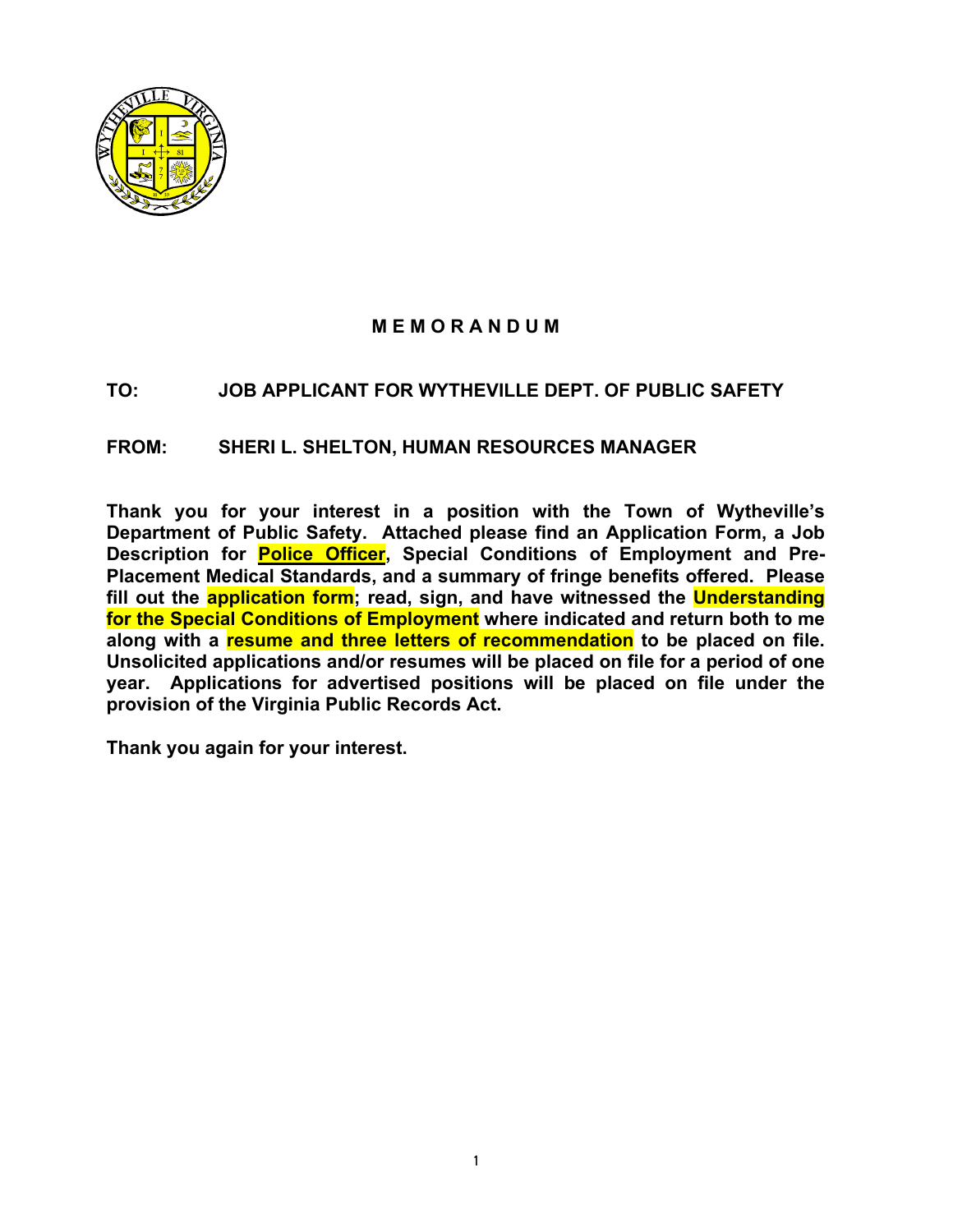### **INFORMATION TO APPLICANTS FOR THE POSITION OF POLICE OFFICER**

#### **1. Applicants for the position of Police Officer should submit the following:**

- A. The standard Town of Wytheville application form
- B. A resume outlining the candidate's ability to perform the job
- C. Signed and witnessed certificate of understanding
- D. Three letters of recommendation. References cannot be employees or officials of the Town of Wytheville
- E. Other information that may be pertinent in determining the candidate's qualifications
- F. Applications should be returned to Human Resource Manager, Town of Wytheville, P. O. Box 533, Wytheville, VA 24382.

#### **2. Hours of work**

The normal work period for non-exempt police personnel, with arrest powers, (below rank of lieutenant) shall be 171 hours per 28 consecutive day period, pursuant to Section 7 (K) of the Fair Labor Standards Act (29 U.S.C. § 207 (K), for which they shall be paid a salary.

a. Non-exempt police personnel, with arrest powers, who are required to work overtime because of emergency situations, shift shortages, illness, circuit court cases, etc. will be given compensatory time at a rate of one and one-half times the hours worked over 171 hours in a 28 day work cycle, pursuant to Section 7 (K) of the Fair Labor Standards Act (29 U.S.C. § 207 (K).

#### **3. Town of Wytheville Standards, Goals, Expectations, Hiring, Dress, and Drug Testing Policy**

**In addition to Town of Wytheville Standards,** (A) Must be 21 years or older at the time of employment; (B) Must possess a valid State driver's license; (C) Felony convictions and disqualifying criminal histories are not allowed; (D) U.S. citizen; (E) Must be able to read and write the English language; (F) Must be of good moral character and of temperate and industrious habits; and (G) High school diploma or equivalent), **applicant must meet minimum criteria established by Code of Virginia § 15.2-1705** (A) be a citizen of the United States; (B) be required to undergo a background investigation including fingerprint-based criminal history records inquires; (C) have a high school education or GED; (D) possess a valid driver's license; (E) Undergo a physical examination, subsequent to a conditional offer of employment; (F) be at least eighteen years of age; (G) not have been convicted of or pleaded guilty or no contest to a felony or any offense that would be a felony if committed in Virginia; and (H) not have produced a positive result on a pre-employment drug screening.

### **The Town's goals for employees include the following:**

- A. To provide equal employment opportunity and treatment regardless of race, religion, color, sex, sexual orientation, age, marital status, national origin, disability, or Vietnam era veteran status;
- B. To monitor and comply with applicable federal, state, and local laws and regulations concerning employee safety;
- C. To be receptive to constructive suggestions that relate to the job, working conditions, or the personnel policies;
- D. To establish appropriate means for employees to discuss matters of interest or concern with their immediate supervisor or department head.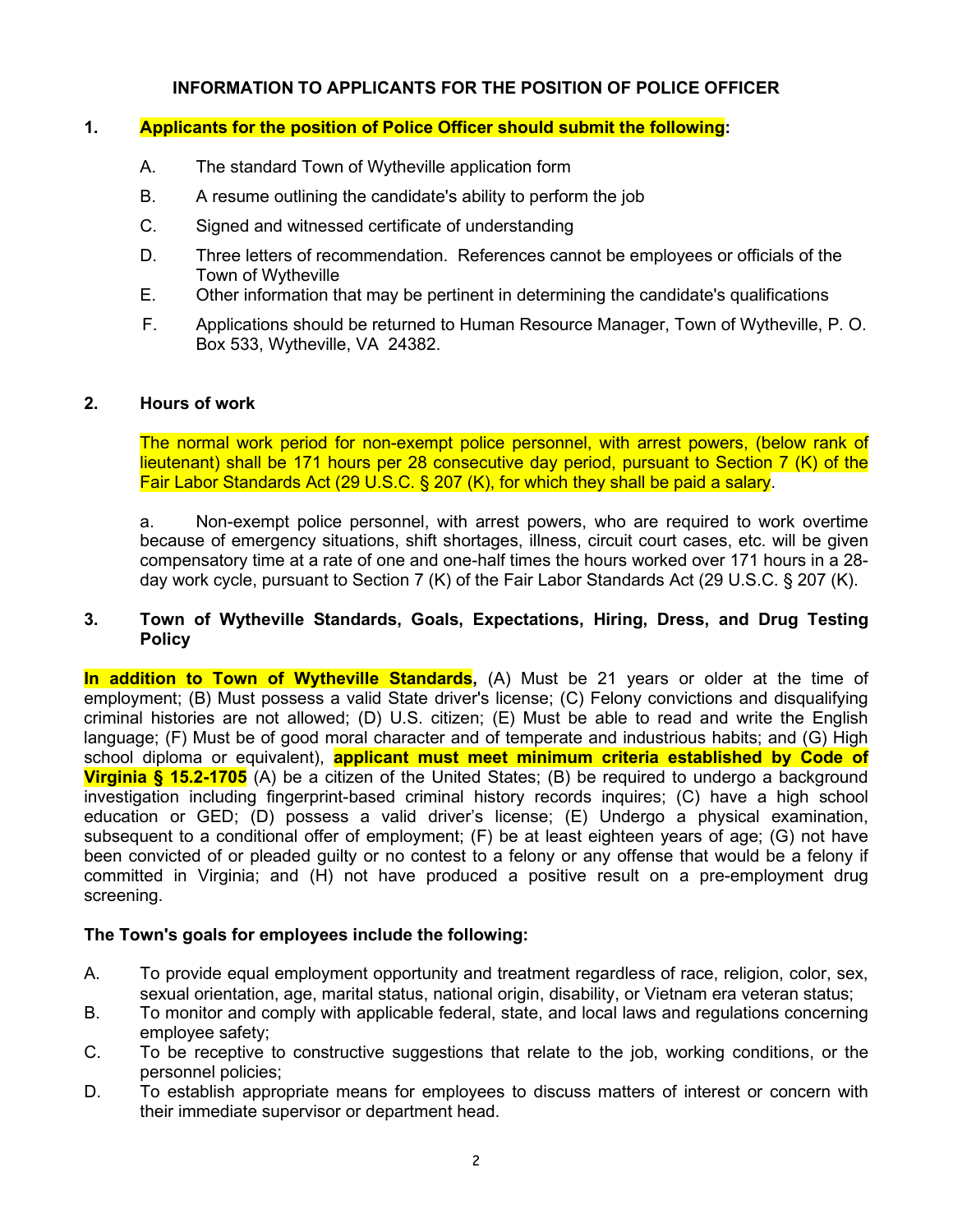### **The Town expects all employees:**

- A. To demonstrate a professional, considerate, friendly, and constructive attitude toward citizens, visitors, elected officials and fellow employees;
- B. To perform assigned tasks in an efficient manner;
- C. To adhere to the policies adopted by the Town of Wytheville.

### **Hiring**

The town under any of the following circumstances will not employ immediate family members, defined as parents, spouse, and children, of current Town employees:

- 1. Where one of the parties would have direct authority to supervise, appoint, remove, or discipline the other;
- 2. Where one party would be responsible for auditing the work of the other;
- 3. Where both parties would report to the same immediate supervisor;
- 4. Where other circumstances might lead to potential conflict among the parties or conflict between the interests of one or both parties.

#### **Dress Code**

All Town employees, including part-time, employees will wear the appropriate clothing for their duties. Shorts, skorts, blue jeans, sweatpants, spandex, leggings, or other form fitting pants, bare mid-riff attire, etc., will not be allowed, with exception of those employees who would normally wear such attire, such as recreation workers, pool personnel, and employees working in the field. All employees shall be required to wear shirts at all times with exception of pool personnel. Clothing with obscene or graphic symbols or wording, such as hats and shirts, will not be allowed. Tattoos that depict vulgar images or display inappropriate language shall not be publicly visible. Facial piercing is prohibited with exception of the ears. However, if piercing on other parts of the body become a safety issue and prohibit the employee from performing their duties, they, likewise, will be prohibited. If an employee is uncertain of the appropriate clothing, they should check with their immediate supervisor for a determination. The Town Manager or his designee must approve any deviation from the dress code policy in advance. If the supervisor feels that the clothing is inappropriate for the work area, they may request the employee to return home and change clothing.

### **Drug Testing Policy**

The Wytheville Town Council hereby sets forth that all prospective employees must submit to a drug/alcohol test. Prospective employees will only be asked to submit to a test once a conditional offer of employment has been extended and accepted. An offer of employment by the Town of Wytheville is conditioned on the prospective employee testing negative for illegal substances. All expenses related to the pre-employment test will be incurred by the Town.

All employees, with exception of those identified in Section 2.7 (G), Commercial Motor Vehicle Operations Policy, will be subject to random alcohol and drug testing by the Town. The rate at which the Town shall randomly test its employees for both alcohol and controlled substances shall be at a minimum rate of twenty-five (25%) annually of the average full-time and part-time employee positions.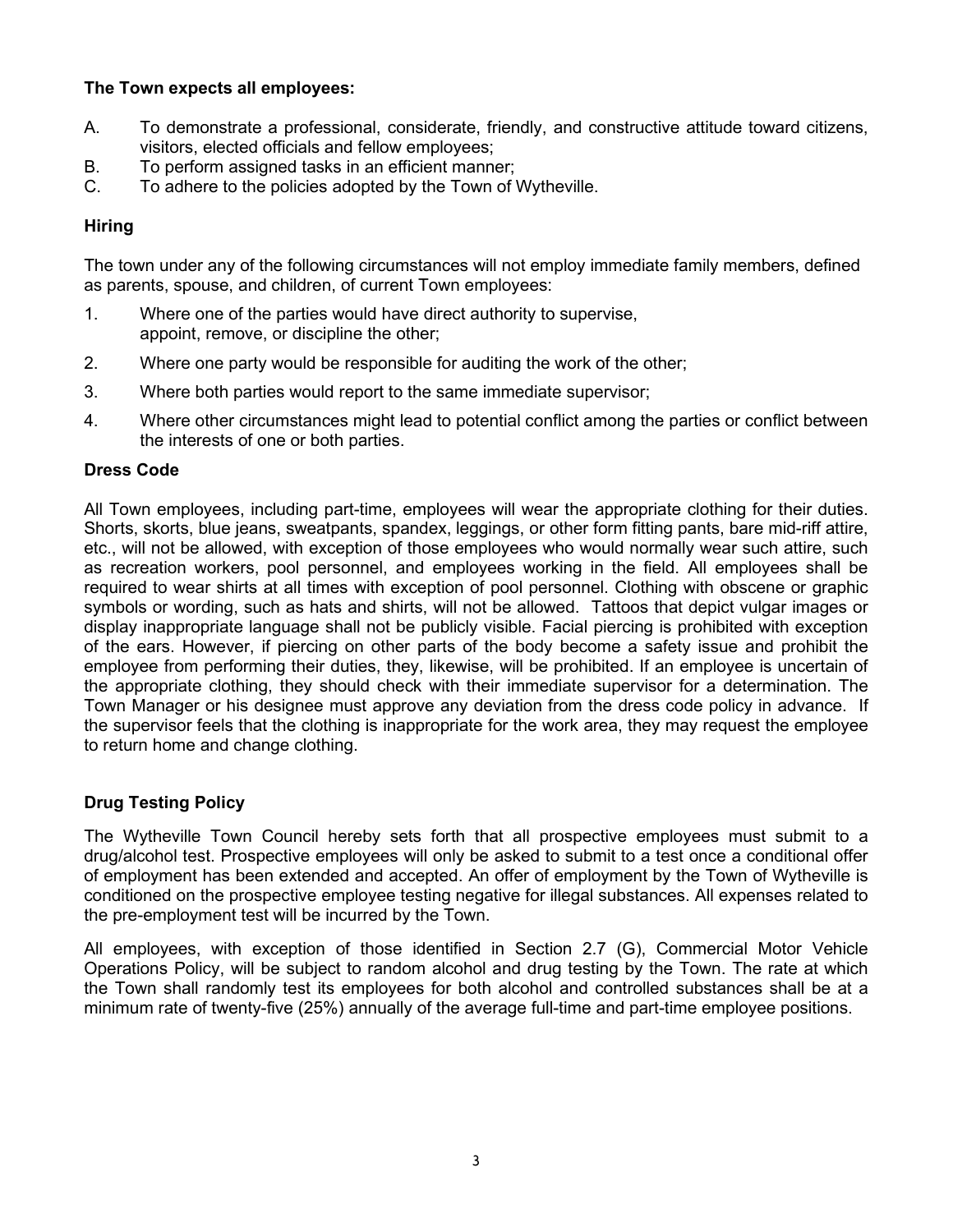# **Town of Wytheville**

# **Fringe Benefits for Full-Time Employees:**

- A. **Sick Leave** Town employees earn 1 1/4 days (10 hours) per month for a total of 15 days (120 hours) per year of sick leave. The maximum number of days an employee hired after January 1, 2014, can accrue is 90 days (720 hours) of sick leave. After at least five years of service with the Town of Wytheville and upon retirement, the employee is reimbursed at a rate of twenty-five percent for the accrued sick leave up to a maximum of \$5,000.00.
- B. **Annual Leave** Employees for the Town of Wytheville earn one day per month of annual leave. The amount earned increases with the duration of service to the Town. The amount earned and the amount that may be accrued increases at years five, ten, and fifteen. Upon separation, the employee is reimbursed for one hundred percent of accrued annual leave.
- C. **Health Insurance** Employees of the Town of Wytheville are offered, at eight percent premium charge, health insurance by The Local Choice managed by the Commonwealth of Virginia Department of Personnel and Training. The Town's insurance policy offers three insurance plans to choose from, the Key Advantage 250 Plan with a \$20 per visit co-pay plus dental and vision coverage, the Key Advantage 500 Plan with a \$25 per visit co-pay plus dental coverage and the High-Deductible Health Plan with 20% coinsurance after a \$2,800 deductible. The additional premium for the employee, employee plus one, or family coverage is deducted from the employee's paycheck.
- D. **Disability Insurance** Employees of the Town of Wytheville are offered, at no charge, long-term disability insurance by Lincoln National Life Insurance Company.
- E. **Retiremen**t The Town is a member of the Virginia Retirement System (VRS). All full-time employees of the Town are required to enroll in the system and are thus entitled to receive all benefits offered by the Plan. This benefit is at a five percent (5%) cost to the employee and will be deducted from the employee's paycheck on a pre-tax basis for federal and state taxes in accordance with Section 414(h) of the Internal Revenue Code. The Town contributes 10.64% for each full-time employee.
- F. **Group Life Insurance** Town of Wytheville provides group life and accidental death and dismemberment insurance as provided for in the VRS Handbook for Members for all full-time employees at no cost to the employee. The coverage is two times the employee's annual salary rounded to the nearest thousand.
- G. **Holidays** The Town of Wytheville follows the Virginia Department of Human Resources (DHRM), State observed holidays. Full-time employees are paid their regular rate of pay for days designated as Town holidays in Section 5.9 of the Personnel Rules. For full-time employees, a holiday is eight hours, and a half-day holiday is four hours.
- H. **Community Center Membership** All full-time employees are provided a free Silver Level membership to the Community Fitness Center, which is a \$275.00 annual value.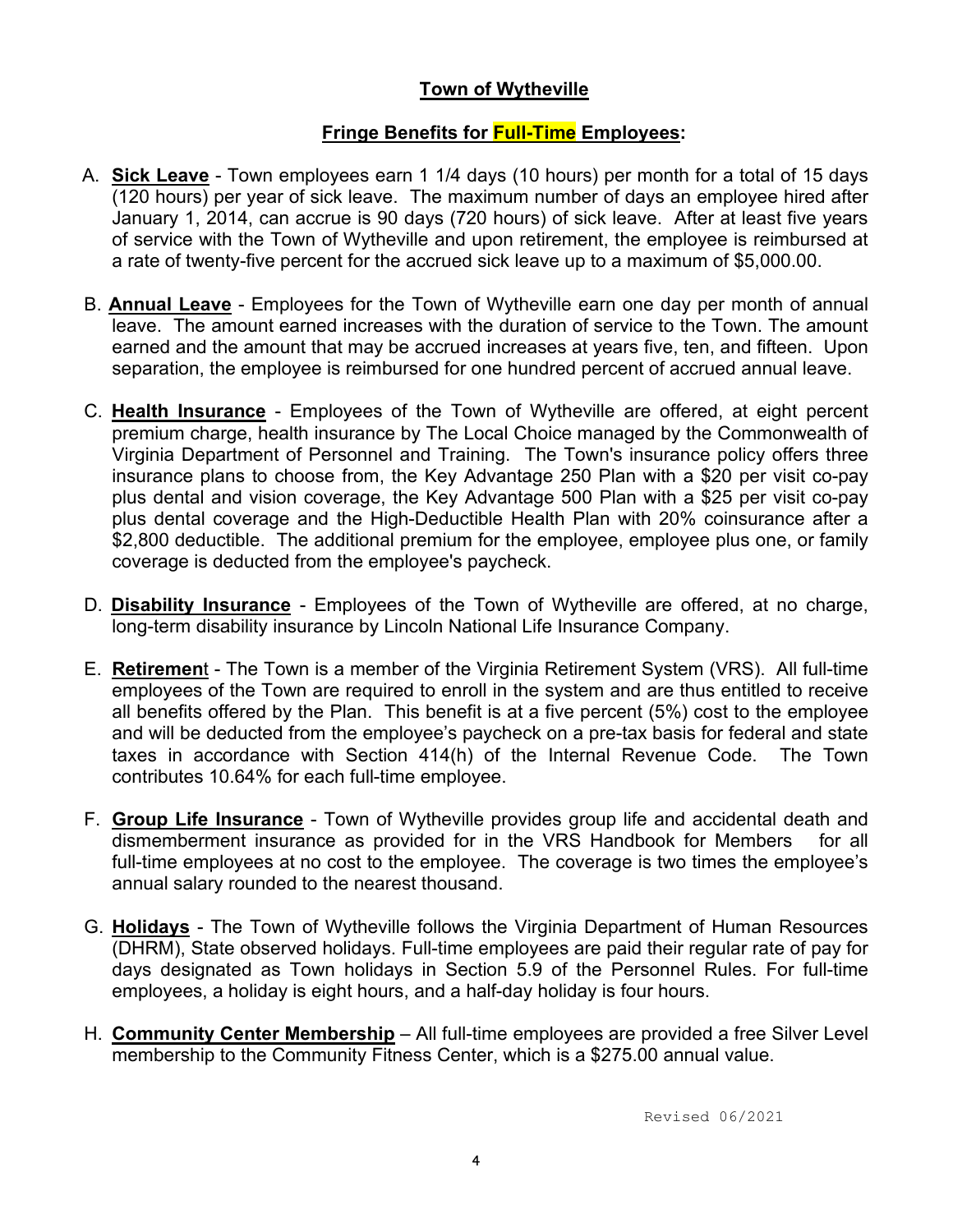# **POSITION DESCRIPTION**

Class Title: Police Officer Department: Police Worker's Comp Group No.: 054 Date: October 1, 1994

# **GENERAL PURPOSE**

Performs police patrol, investigation, traffic regulation, and related law enforcement activities.

# **SUPERVISION RECEIVED**

Works under the general supervision of a Police Sergeant and Police Corporal.

# **SUPERVISION EXERCISED**

None

# **ESSENTIAL DUTIES AND RESPONSIBILITIES**

Works on rotating shifts performing security patrols, traffic control, investigation and first aid at accidents, detection, investigation and arrest of persons involved in crimes or misconduct.

Works an assigned shift using own judgment in deciding course of action being expected to handle difficult and emergency situations without assistance.

Maintains normal availability by radio or telephone/cell phone for consultation on major emergencies of precedent.

Carries out duties in conformance with Federal, State, County, and Town laws and ordinances.

Patrols Town streets, parks, commercial and residential areas to preserve the peace and enforce the law, control vehicular traffic, prevent or detect and investigate misconduct involving misdemeanors, felonies, and other law violations and to otherwise serve and protect.

Responds to emergency radio calls and investigates accidents, robberies, civil disturbances, domestic disputes, fights, drunk and disorderly, missing children, prowlers, abuse of drugs, etc. Takes appropriate law enforcement action.

Interrogates suspects, witnesses, and drivers. Preserves evidence. Arrests violators. Investigates and renders assistance at scene of vehicular accidents. Summons ambulances and other law enforcement vehicles. Takes measurements and draws diagrams of scene.

Conducts follow-up investigations of crimes committed during assigned shift. Seeks out and questions victim, witnesses and suspects. Develops leads and tips. Searches scene of crimes for clues. Analyzes and evaluates evidence and arrests offenders. Prepares cases for giving testimony and testifies in court proceedings.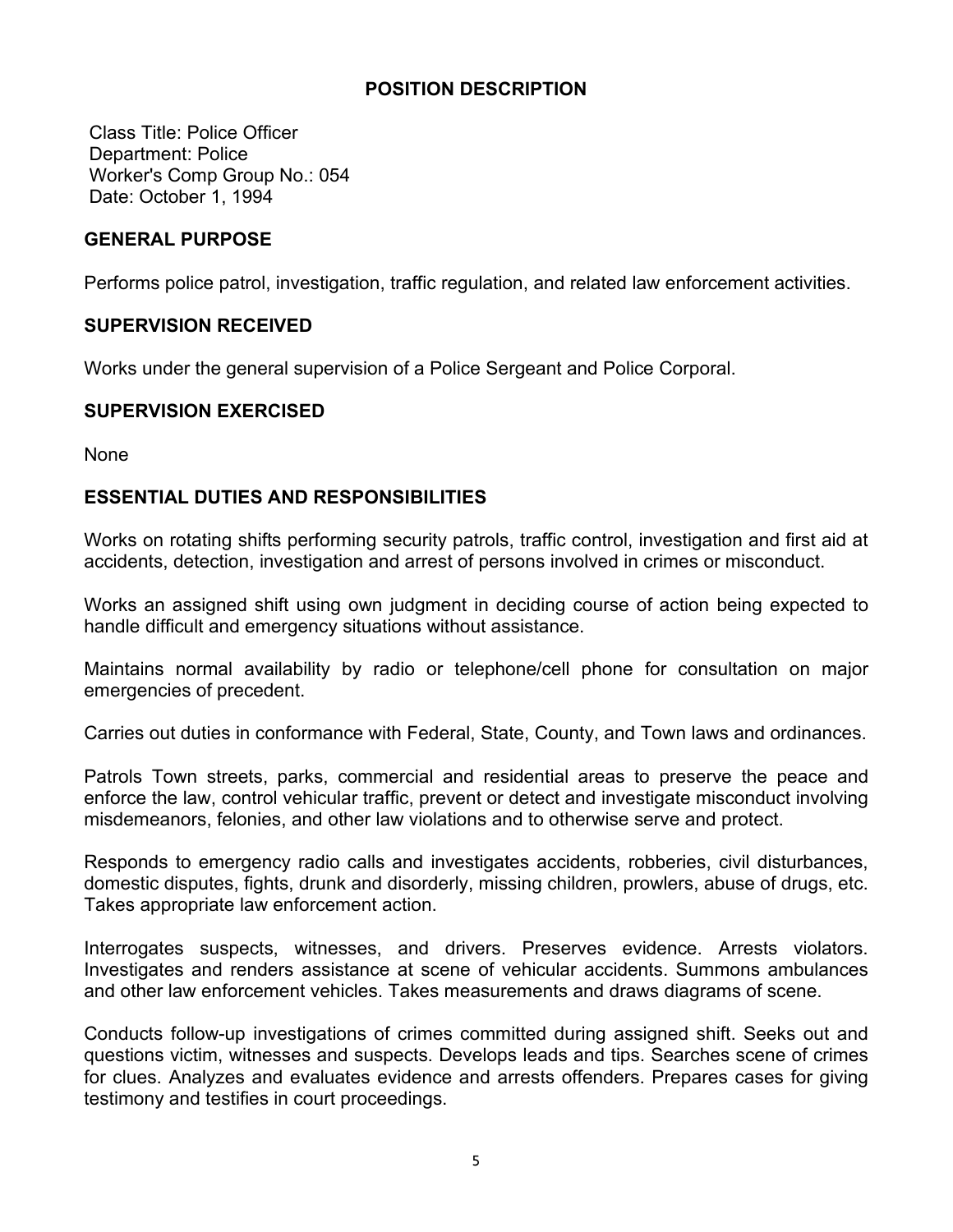Prepares a variety of reports and records including officer's Daily Report, reports of investigation, FR300 Accident Report, field interrogation report, alcohol influence reports, breathalyzer check list, bad check form, vehicle impoundment form, traffic hazard report, etc.

Undertakes community-oriented police work and assists citizens with such matters as locked or stalled vehicles, crime prevention, drug abuse resistance education (DARE), traffic safety, etc., if certified in that specific discipline.

Participates in investigating criminal law violations occurring within the Town limits, obtaining evidence and compiling information regarding these crimes, preparing cases for filing of charges, testifying in court, and related activities.

Conducts patrol activities including directing traffic, investigation of reported or observed violations of law, and conducting patrol activities.

Coordinates activities with other officers or other Town departments as needed, exchanges information with officers in other law enforcement agencies, and obtains advice from the Town Attorney, General District Court Clerks, Juvenile and Domestic Relations Court Clerks, Circuit Court Clerks, and Commonwealth Attorney's Office regarding cases, policies, and procedures, as needed and assigned.

Maintains contact with police supervisory personnel to coordinate investigation activities, provide mutual assistance during emergency situations and provides general information about Department activities.

### **PERIPHERAL DUTIES**

Maintains departmental equipment, supplies and facilities.

Maintains contact with general public, court officials, and other Town officials in the performance of police operating activities.

Serves as a member of various employee committees.

Other duties as may be assigned.

### **DESIRED MINIMUM QUALIFICATIONS Entry Level**

General:

- (A) Must be 21 years or older at the time of employment;
- (B) Must possess, or be able to obtain by time of hire, a valid State driver's license without record of suspension or revocation in any State;
- (C) Felony convictions and disqualifying criminal histories are not allowed;
- (D) U.S. citizen;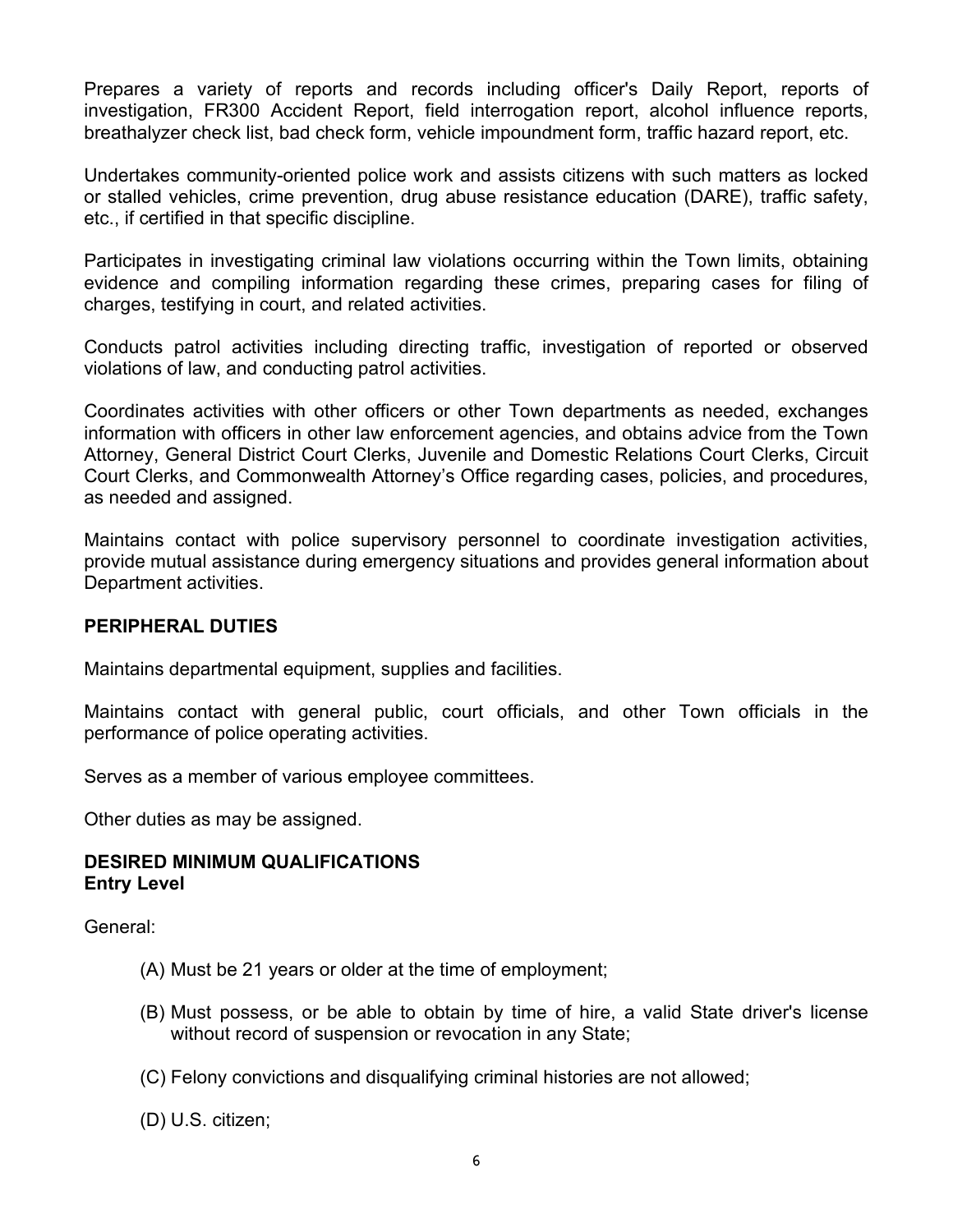- (E) Must be able to read and write the English language;
- (F) Must be of good moral character and of temperate and industrious habits.

Education and Experience:

- (A) High school diploma or equivalent supplemented by a two-year community college degree or vocational school training in police science, law enforcement, criminal justice administration, public administration, or experience in a related field; or
- (B) An equivalent combination of education and experience.
- (C) Must be able to attend and successfully complete a DCJS approved police academy Law Enforcement Basic Course within one (1) year of employment.

Necessary Knowledge, Skills and Abilities:

- (A) Some knowledge of modern law enforcement principles, procedures, techniques, and equipment;
- (B) Some skill in operating the tools and equipment listed below;
- (C) Ability to learn the applicable laws, ordinances, and department rules and regulations; Ability to perform work requiring good physical condition; Ability to communicate effectively orally and in writing; Ability to establish and maintain effective working relationships with subordinates, peers and supervisors; Ability to exercise sound judgment in evaluating situations and in making decisions; Ability to follow verbal and written instructions; Ability to meet the special requirements listed below;
- (D) Ability to learn the Town's geography.

# **SPECIAL REQUIREMENTS**

- (A) Must possess, or be able to obtain by time of hire, a valid State Driver's License without record of suspension or revocation in any state;
- (B) Ability to meet Department's physical standards.

# **Lateral Entry:**

- (A) Must be able to meet all Entry Level requirements listed above;
- (B) Must be able to pass medical exam and the Department's physical agility test;
- (C) Proof of successful completion of the DCJS Law Enforcement Officer Basic Course from an approved Police Academy.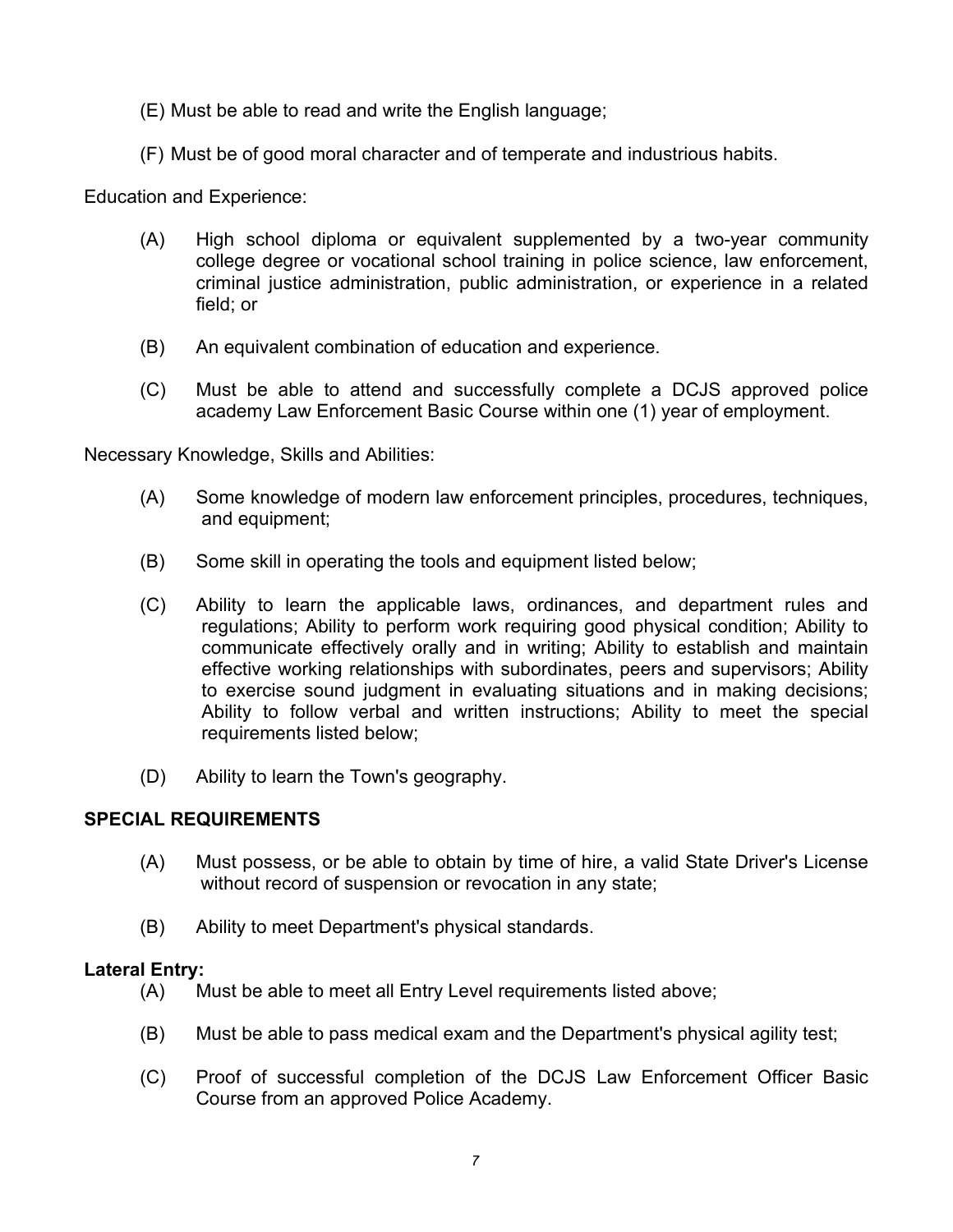# **TOOLS AND EQUIPMENT USED**

To include but not limited to police car, emergency equipment, police radio, in-car camera equipment, RADAR and LIDAR Speed Detection devices, handgun and other weapons as assigned, asp baton, handcuffs, other restraint devices as assigned, breathalyzer, phone and cell phone, and first aid equipment.

### **PHYSICAL DEMANDS**

The physical demands described here are representative of those that must be met by an employee to successfully perform the essential functions of this job. Reasonable accommodations may be made to enable individuals with disabilities to perform the essential functions.

While performing the duties of this job, the employee is frequently required to sit and talk or hear. The employee is occasionally required to stand; walk; use hands to finger, handle, or feel objects, tools, or controls; reach with hands and arms; climb or balance; stoop, kneel, crouch, or crawl; and taste or smell.

The employee must occasionally lift and/or move more than 100 pounds. Specific vision abilities required by this job include close vision, distance vision, color vision, peripheral vision, depth perception, and the ability to adjust focus.

### **WORK ENVIRONMENT**

The work environment characteristics described here are representative of those an employee encounters while performing the essential functions of this job. Reasonable accommodations may be made to enable individuals with disabilities to perform the essential functions.

While performing the duties of this job, the employee frequently works in outside weather conditions. The employee occasionally works near moving mechanical parts; in high, precarious places; and with explosives and is occasionally exposed to wet and/or humid conditions, fumes or airborne particles, toxic or caustic chemicals, extreme cold, extreme heat, and vibration.

The noise level in the work environment is usually moderate.

The duties listed above are intended only as illustrations of the various types of work that may be performed. The omission of specific statements of duties does not exclude them from the position if the work is similar, related or a logical assignment to the position.

The job description does not constitute an employment agreement between the employer and employee and is subject to change by the employer as the needs of the employer and requirements of the job change.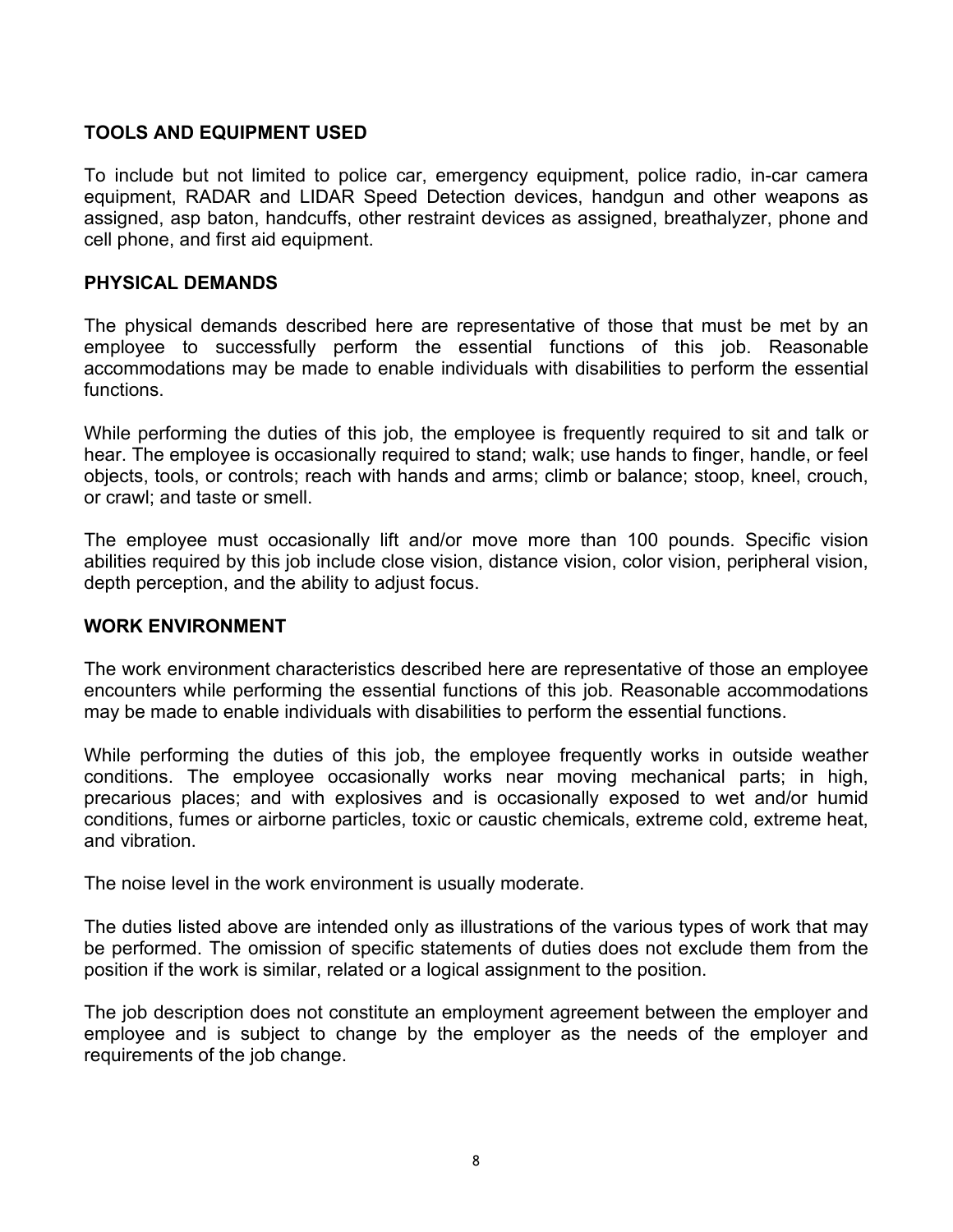# **SELECTION GUIDELINES**

Formal application; review of education and experience; including written and physical agility test; oral interview; preliminary physical; criminal background investigation; driving records; reference check; psychological examination; final selection.

The duties listed above are intended only as illustrations of the various types of work that may be performed. The omission of specific statements of duties does not exclude them from the position if the work is similar, related or a logical assignment to the position.

The job description does not constitute an employment agreement between the employer and employee and is subject to change by the employer as the needs of the employer and requirements of the job change.

| Approval:                       | Approval:                                                                                                                                                                                                                        |
|---------------------------------|----------------------------------------------------------------------------------------------------------------------------------------------------------------------------------------------------------------------------------|
| Supervisor                      | <b>Appointing Authority</b>                                                                                                                                                                                                      |
| Effective Date: October 1, 1994 | <b>Revision History:</b><br>October 1, 1994<br>April 1, 2002<br><b>January 15, 2006</b><br>January 11, 2007<br><b>January 09, 2008</b><br><b>January 07, 2009</b><br>January 15, 2010<br>November 20, 2013<br>September 30, 2017 |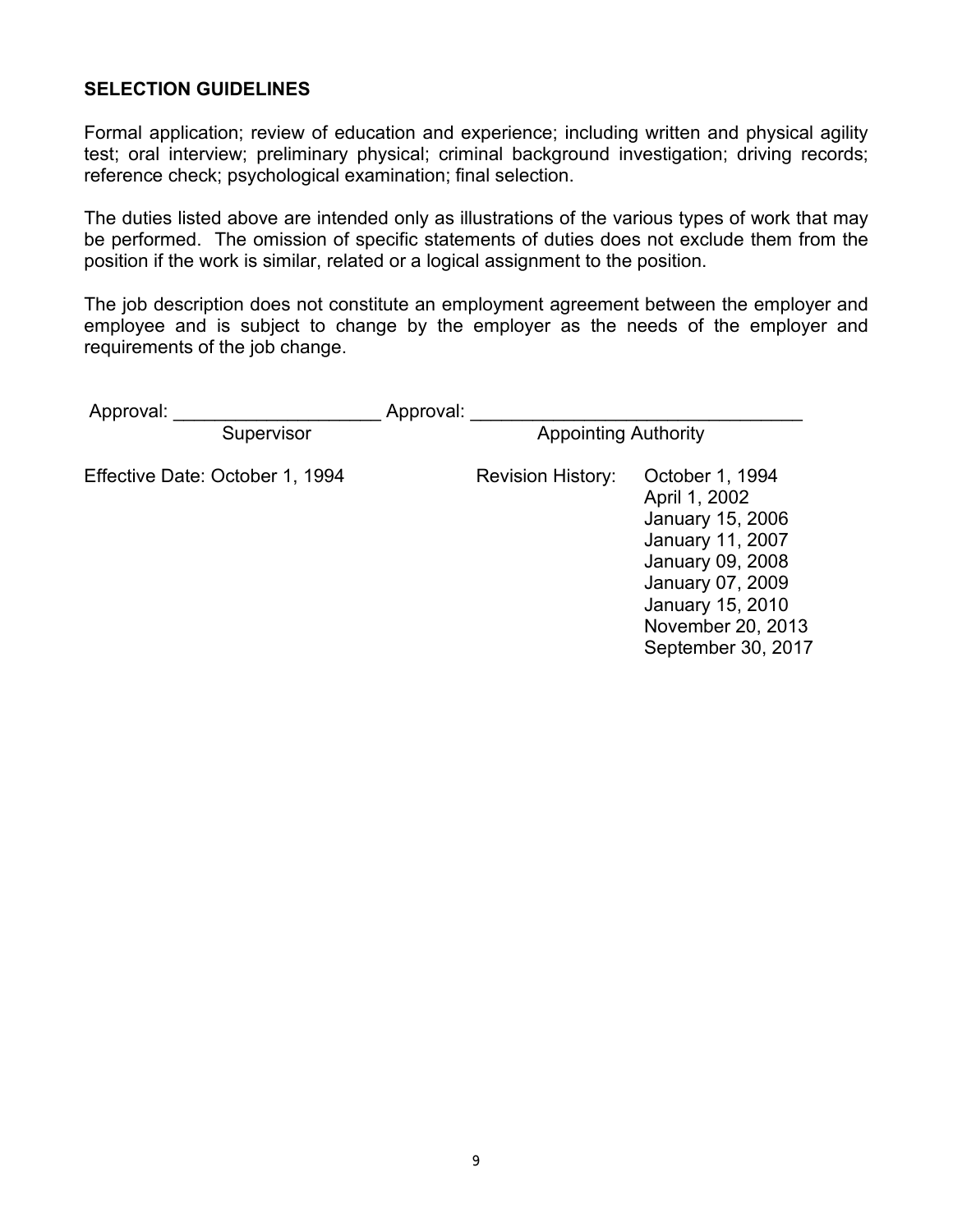

#### Department of Human Resources P. O. BOX 533, WYTHEVILLE, VA 24382-0533 (276) 223-3321

#### TOWN OF WYTHEVILLE PUBLIC SAFETY DEPARTMENT SPECIAL CONDITIONS OF EMPLOYMENT AND PRE-PLACEMENT MEDICAL STANDARDS FOR POLICE OFFICE AND FIREFIGHTER

#### **1. POLICY:**

The General Assembly of the Commonwealth of Virginia has enacted certain State Statutes providing that for purposes of disability retirement, the death of, or any condition of impairment of health of any firefighter/dispatcher or police officer caused by hypertension or heart disease and resulting in total or partial disability shall be presumed to have been suffered in the line of duty unless the contrary is shown by a preponderance of competent evidence. See Sections 15.1-134 and 51-122, Code of Virginia (1950), as amended. State law also provides that for purposes of disability retirement, the death or any condition or impairment of health of any firefighter caused by respiratory disease, hypertension, or heart disease resulting in total or partial disability shall be presumed to have been suffered in the line of duty unless the contrary is shown by a preponderance of competent evidence. See Section 27-40.1. These presumptions are also applicable to applications for Workers' Compensation. See Section 65.1-47.1.

Because medical experts have directly linked smoking to heart disease, hypertension, and lung disease and protection of the public health, safety and welfare dictated the firefighters and police officers of the Town of Wytheville (hereinafter referred to as the "Town") be in excellent physical and mental condition to meet the challenging physical and mental demands of their positions, the Town has established the following Special Conditions of Employment and Pre-Placement Medical Standards.

#### $2.$ **2. SPECIAL CONDITIONS OF EMPLOYMENT:**

As a condition of employment, a public safety officer in the Police Department or Fire Department, (hereinafter referred to as "public safety officer" or "officer"), so long as he shall remain in the employ of the Town, shall:

#### **APPLICABLE TO ALL POLICE OFFICERS AND FIREFIGHTERS**.

A. Not smoke or use any tobacco products, including, but not limited to, cigarettes, cigars, pipes, chewing tobacco or snuff at any time, while engaged in traffic control, on an investigation, in contact with the public, while in a police vehicle, or while in any Town owned building.

#### APPLICABLE TO POLICE OFFICERS AND FIREFIGHTERS HIRED ON OR AFTER SEPTEMBER 1, 1994.

- B. Not possess any illegal drug, narcotic or controlled substance except pursuant to prescription, sell any illegal drugs, narcotic or controlled substance or abuse any prescription drug.
- C. Maintain body fat so that body fat in male and female officers shall not exceed five percent of the following limits of net body weight and body fat: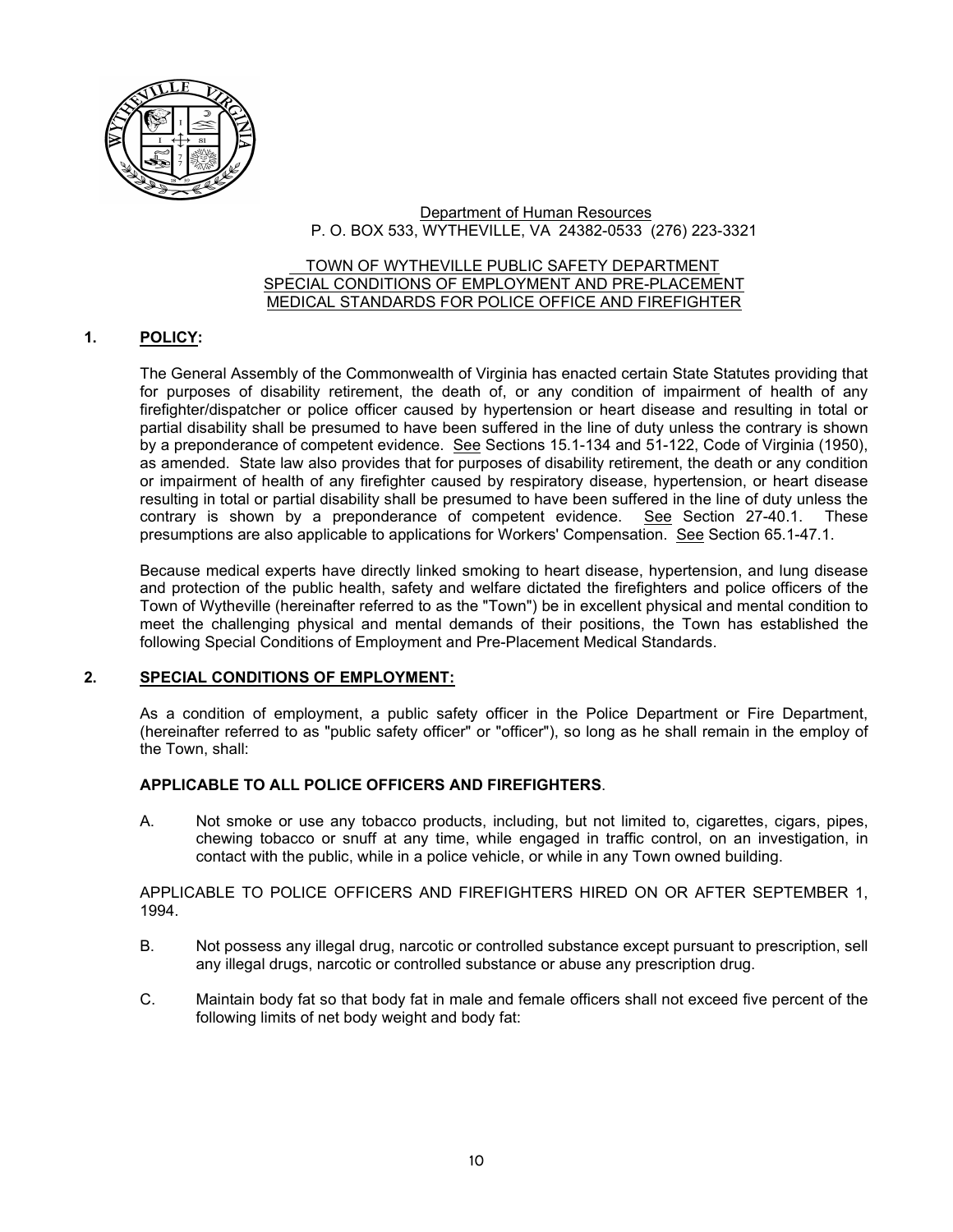| <u>Age</u> | 21-27 | 28-39 | 40-49 | $50+$ |
|------------|-------|-------|-------|-------|
| Male       | 23%   | 25%   | 27%   | 29%   |
| Female     | 30%   | 32%   | 34%   | 34%   |

Termination for failure to meet body fat standards shall not be considered a disability for purposes of retirement under the Town's Retirement Plan.

- D. Maintain physical condition so as to meet other minimum standards established by the Manager of the Department of Human Resources, in consultation with medical experts.
- E. Maintain a valid Commonwealth of Virginia driver's permit and, with respect to positions which require the driving of a vehicle for which State law requires a Chauffeur's permit, maintain a valid Chauffeur's permit.

Failure to comply with any of these conditions of employment may result in disciplinary action, including termination.

#### **3. PRE-PLACEMENT MEDICAL STANDARDS**

**INTRODUCTION:** The Americans With Disabilities Act advocates the rights of a person with a disability. In accordance with the law, the Town of Wytheville has revised the Pre-Placement Medical Standards for the Public Safety Applicants based on the essential functions of the job. The Town of Wytheville requires that the applicant perform the essential functions of the job, be in good health and meet the minimum medical standards. It is the desire of the Town of Wytheville to hire the most qualified applicant.

**Preliminary Health Screening** will be done by the office of the Occupational Health Nurse after the conditional job offer is made on all public safety applicants. All public safety applicants are required to pass this preliminary health screening. Documentation included in this screening: complete health history, height/weight, vision, vital signs, pulmonary function (firefighters only), and psychological examination. If the applicant has any history of diagnosed medical conditions, the applicant must furnish a copy of his/her medical record at the time of the preliminary health screening. (This will prevent a delay in the employment process for the applicant and the Town of Wytheville).

Applicants who fail the Preliminary Health Screening will have the option to submit additional medical information for review to qualify.

Applicants who fail to successfully complete the Preliminary Health Screening will not be referred for the Comprehensive Pre-Placement Physical Examination.

By conducting the Preliminary Health Screening, the Town of Wytheville and the applicant can evaluate if the minimum pre-placement medical standards can be met for the applicant to safely perform the essential functions of their respective position.

- **4**. **Height and Weight** will be done prior to the conditional job offer, failure to meet the weight and/or percent body fat standard (within five percent) will defer the applicant until the weight is lost or the required percent body fat is achieved. (The tape measure method is used to determine percent body fat).
- **HEIGHT** No minimum height required.
- **WEIGHT** must be in proportion to body frame. FBI Desirable Weight Ranges Chart will be used to determine the weight. If a person fails the weight chart, then the tape measure test for percent body fat shall be used.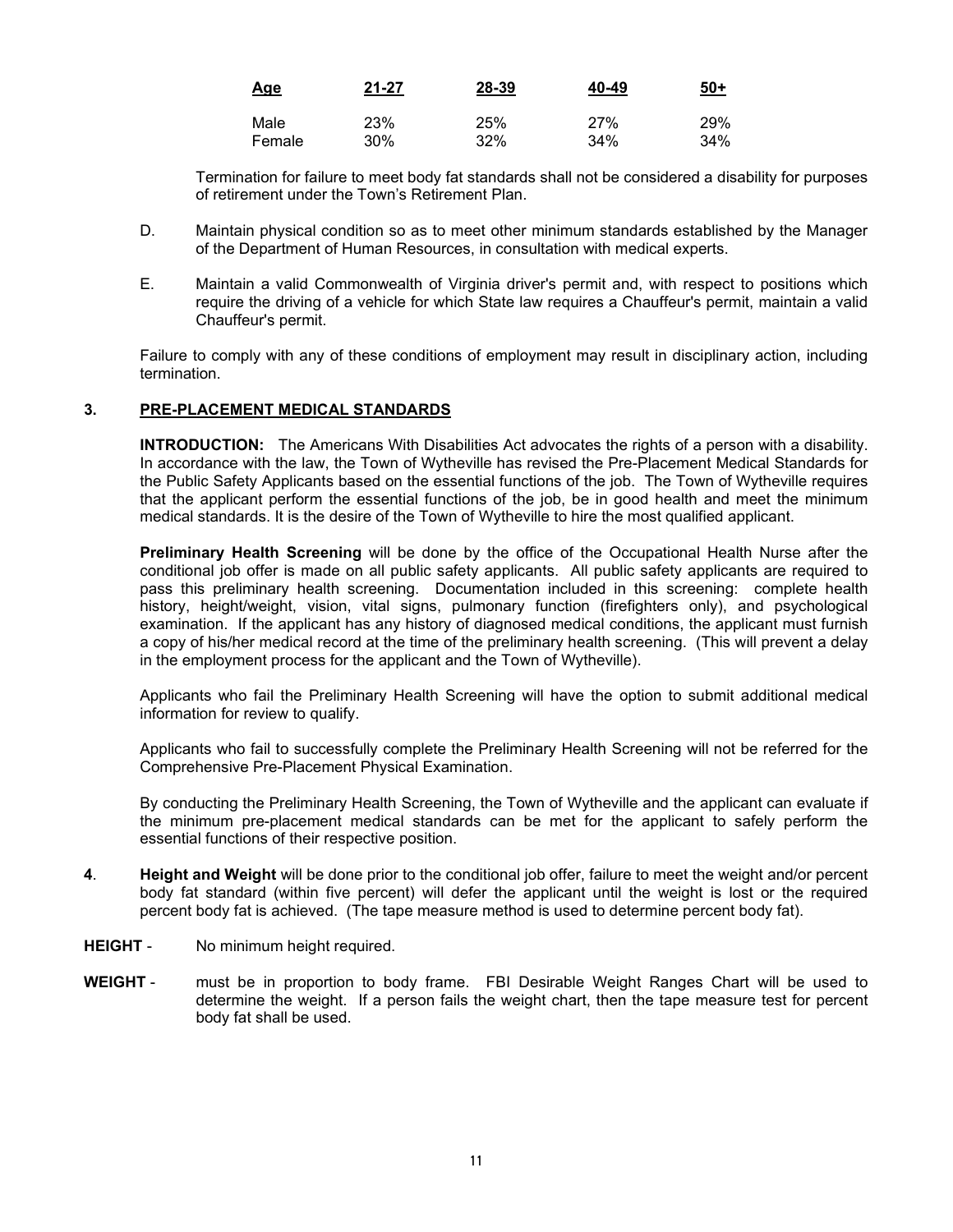Body Fat Percentages According to Age:

| <u>Age</u> | 21-27 | 28-39 | 40-49 | $50+$ |
|------------|-------|-------|-------|-------|
| Male       | 23%   | 25%   | 27%   | 29%   |
| Female     | 30%   | 32%   | 34%   | 34%   |

If the percent body fat test is used to determine eligibility, the baseline weight will be established on the date the applicant is screened.

Applicants whose height/weight deviates from the FBI chart and whose percent body fat is not within five percent of the recommended range will be disqualified.

**Rationale**: The medical standard employs the use of the percent body fat method or the more traditional FBI Weight Chart to evaluate the height/weight. By doing so, the Town of Wytheville is fair to applicants who have muscular body frames (body fat content) and to applicants with more typical body frames.

#### **EYES AND VISION REQUIREMENTS:**

Vision must be 20/50 or better in one eye uncorrected and 20/100 or better in the other eye uncorrected.

Each eye must be corrected to 20/20.

Color blindness shall be disqualifying, to include pronounced shade deficiencies.

Depth perception must be normal.

Must be free of active uncontrolled eye diseases likely to impair vision.

#### **Use of contact lenses is not permitted for firefighters on duty. Authority: Federal OSHA Standard.**

**Rationale:** Visual standards have been developed through consultation with an ophthalmologist. Due to the essential job functions of the respective public safety positions and the unpredictability of the public they serve, vision is essential with or without their glasses and/or contact lenses.

#### **BLOOD PRESSURE REQUIREMENTS:**

 Blood pressure must by 140/90 or lower on one of three separate readings. The applicant who exceeds 140/90 will be asked to return to the office of the Occupational Health Nurse to recheck the blood pressure. If after the third reading the blood pressure remains elevated above 140/90 the applicant will not be referred for the comprehensive physical examination.

The applicant has the option to submit additional medical information and/or medical records for review to qualify.

Applicants who present with a diagnosis of hypertension (elevated blood pressure) will be required to submit any medical records relate to their diagnosis of hypertension to the Occupational Health Nurse and after review will be advised of their employment status. (Medical Records must be submitted at the time of the preliminary health screening).

Applicants who have a diagnosis of hypertension not regulated by medication and not followed routinely by a physician will be disqualified.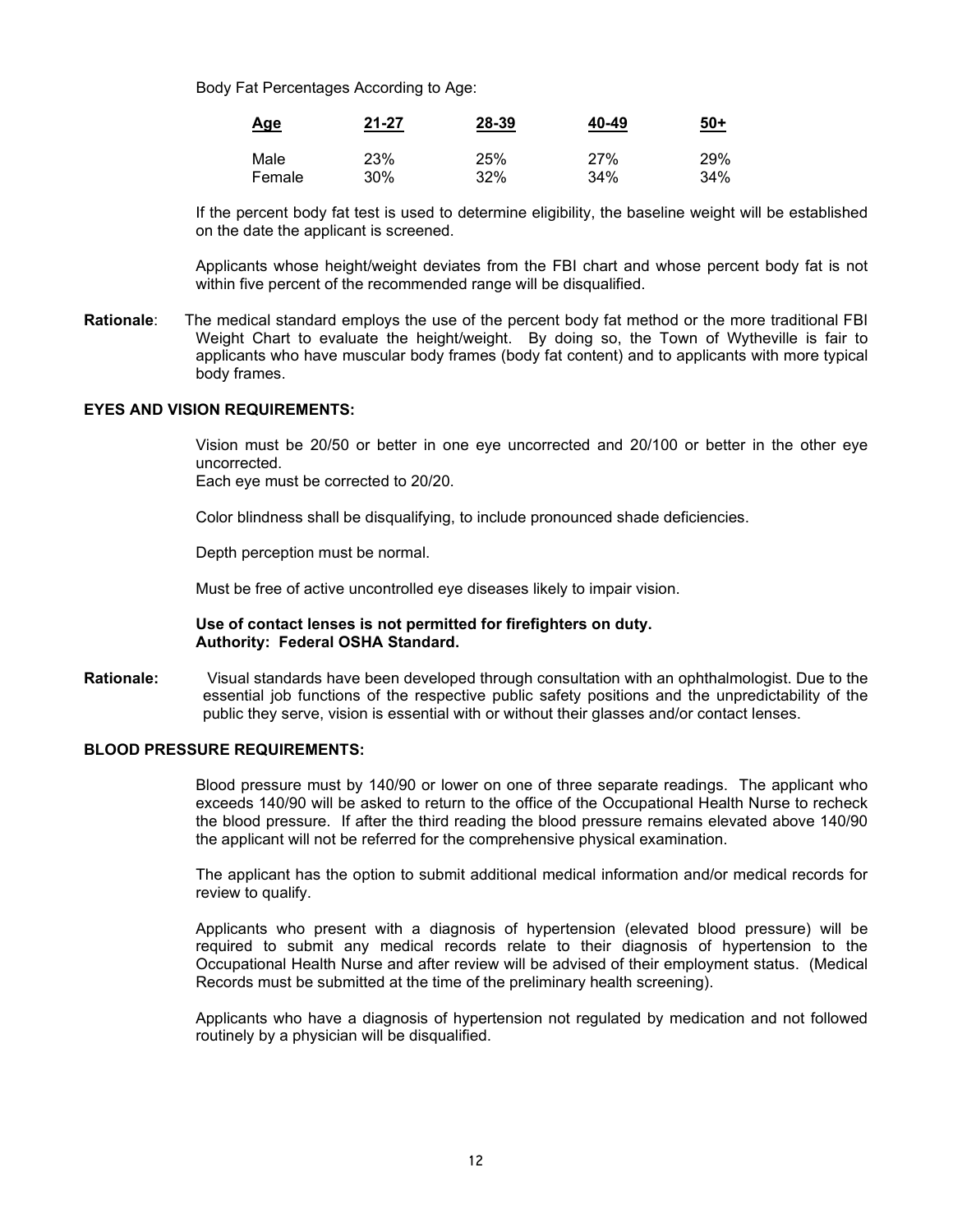#### **PULMONARY FUNCTION STUDY** (spirometry):

Spirometry enables the Town of Wytheville to assess the lung function. Firefighters must be certified for respirator wear. (Federal OSHA requirement).

FEV1/FVC (forced expiratory volume in one second and forced vital capacity) Ratio must by 70% or higher of predicated value bases on standardized chart.

If the ratio is lower than 70% the applicant has the option to have a pulmonary evaluation by a pulmonary specialist to evaluate the ability of the applicant to wear a respirator in fire service and to submit documentation of respirator wear by the pulmonary physician to qualify.

Applicants who are claustrophobia will not be certified for respirator wear and will be disqualified.

Inability to wear a respirator is disqualifying.

**Rationale**: Ratio less than 70% may be indicative of restrictive and/or obstructive pulmonary disease.

**COMPREHENSIVE PHYSICAL EXAMINATION** is performed by a qualified occupational health physician who examines and reviews test results and based on the essential job functions will certify the applicant as fit for duty if the applicant meets all the pre-placement medical standards.

**BLOOD WORK WILL BE PERFORMED DURING THE COMPREHENSIVE PHYSICAL**

**EXAMINATION WHICH WILL INCLUDE**: Multi-chemistry panel to evaluate functions of the liver, heart, kidney as well as to determine electrolytes, cholesterol, triglycerides, and blood glucose with a complete blood count with differential to evaluate hemoglobin, hemocrit, white cell count, and possible anemias. Serology, Hemocult, and Urinalysis.

**CHEST X-RAY** is necessary to determine if any respiratory abnormalities and/or

active diseases are evident.

Abnormal chest x-ray may be suggestive of disease and/or decreased pulmonary function.

The applicant must be free and clear of any active respiratory disease, e.g. tuberculosis, cancer of the lung, chronic obstructive lung disease.

#### **RESTING ELECTROCARDIOGRAM** evaluates the current status of the heart.

The applicant must have a normal resting electrocardiogram.

If the resting electrocardiogram is abnormal the examining physician will order an Exercise (cardiac) Treadmill Test.

#### **EXERCISE (CARDIAC) TREADMILL TEST** all applicants age 40 and over and/or have an abnormal resting EKG will be required to have an Exercise (cardiac) Treadmill Test.

The examining physician will consider the need for the Exercise (cardiac) treadmill test based on the following criteria: Based on Patient History: Previous bouts of arrhythmia. Episodes of syncope with exercise. Unexplained syncope. (fainting) Precordial (chest) pain brought on by exertion or strong emotion.

Family history of coronary artery disease at early age.

Family history of unexplained sudden death. Applicant with any two (2) risk factors (smoking, hypertension, diabetes, low - highdensity lipid (HDL).

Based on Physical Exam: Sustained tachycardia, bradycardia, or arrhythmia of unknown cause.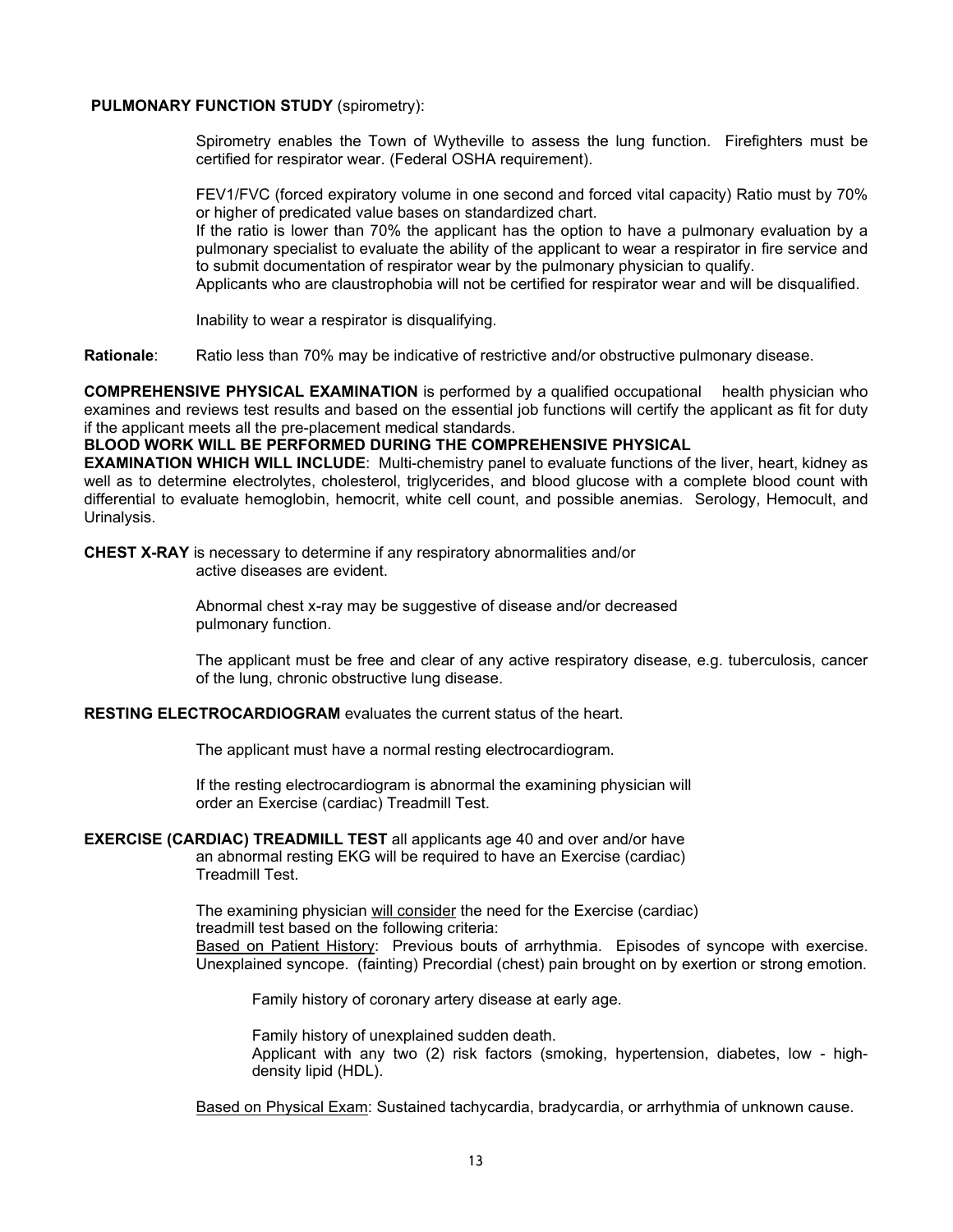Sustained elevated blood pressure.

Abnormal Heart murmurs.

Abnormal body habitus.

Based on Lab. Findings: Abnormal resting EKG.

Abnormal blood Lipids.

The applicant must be FREE AND CLEAR of any significant cardiovascular condition, e.g. life-threatening arrhythmias, evidence of significant damage to the heart muscle, angina, etc.

**Rationale:** Exercise (Cardiac) Treadmill Test evaluates the heart under stress and indicates any conduction abnormalities within the heart.

**AUDIOGRAM FOR HEARING** is a test to evaluate the current hearing ability of the applicant as well as provides a baseline for potential hearing loss.

The pre-placement medical standards related to hearing are as follows:

Frequencies in Hertz:

| 500   | 1,000 | 2,000 | 3,000 | 4.000 |
|-------|-------|-------|-------|-------|
| 25 db | 25 db | 25 db | 30 db | 45 db |

If the applicant fails two frequencies in one ear by another 15 db's the applicant will be disqualified.

Failure Levels, if applicant fails two frequencies in one ear:

500 hz. to 2,000 hz. - fails @ 40 db's

3,000 hz. - fails @ 45 db's

4,000 hz. - fails @ 60 db's

If hearing is correctable to the pre-placement medical standard with a hearing aid that is qualifying.

**Rationale:** In the course of performing the respective public safety duties it is essential for the employee to hear and understand various kinds of sound and speech. Inability to hear can impose a direct threat to the employee, co-worker and members of the general public.

#### **4. MANDATORY PHYSICALS:**

The Town may provide for mandatory examinations for an officer at Town expense. Any officer who fails to meet minimum physical standards required by the Manager of the Department of Human Resources, in consultation with medical experts, shall be retested at Town expense within a time frame to be designated by the Town. Upon retesting, any officer who fails to meet minimum physical standards shall make reasonable efforts to correct or eliminate any abnormal condition or finding. Such officer may be required to participate in a mandatory program of physical exercise or diet at his own expense. Failure to correct any abnormal condition or finding within time frames to be established by the Town or to adhere to a mandatory program of physical exercise or diet may result in disciplinary action, including termination.

#### **5. OTHER CONDITIONS:**

Conditional offer employees who terminate their employment after successfully completing the Preliminary Health Screenings, Comprehensive Pre-Placement Physical, and Psychological Examinations could be billed for reimbursement of fees charged for these procedures.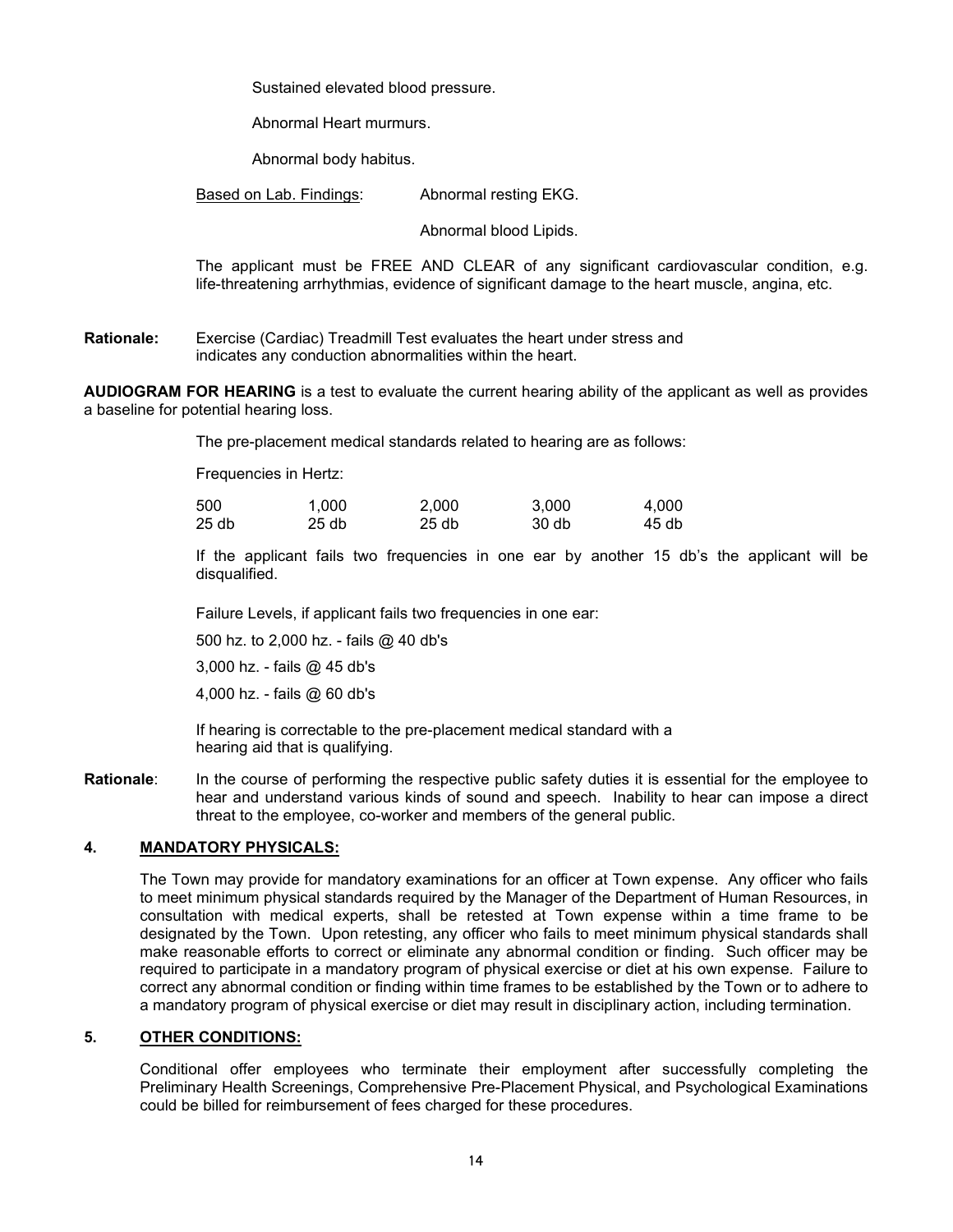The conditions, requirements, and standards established by this document are in addition to conditions, standards, and requirements imposed upon general employees of the Town. An officer shall comply with all provisions of the Code of the Town of Wytheville, as amended, and other ordinances and resolutions of Town Council, Personnel Rules and Regulations, and other regulations of the Town and all departmental regulations or policies.

#### **6. DURATION OF SPECIAL CONDITIONS:**

The Town is committed to reviewing its personnel policies, procedures, special conditions, standards, and benefits continually. The special conditions, standards, and requirements set out in this document are subject to review and change by the Town at any time. An officer shall, upon establishment of new special conditions, standards, or requirements inconsistent with this document, be required to comply with such new special conditions and to execute a copy of such new special conditions to establish his understanding of such new special conditions.